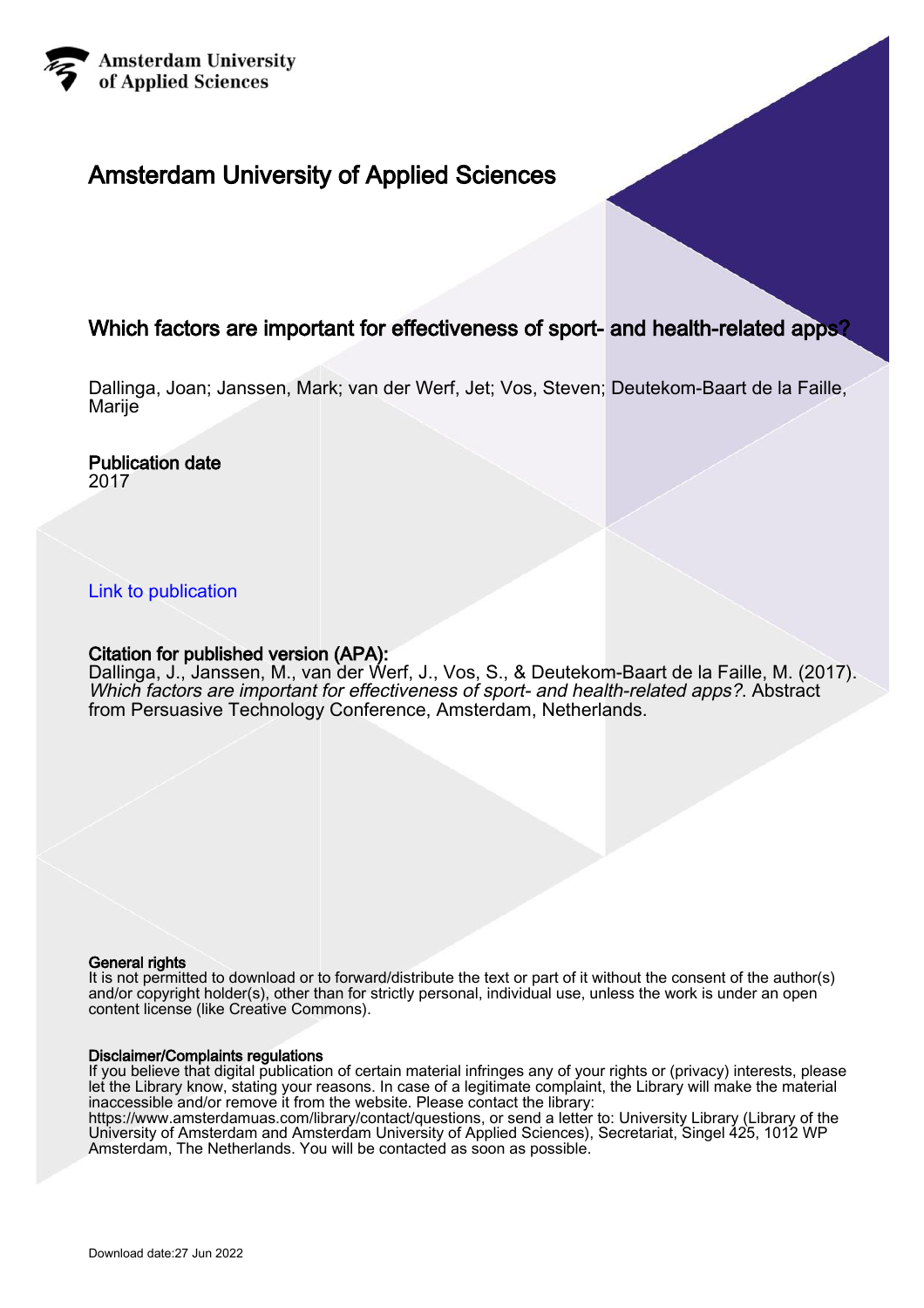

### Which features are important for effectiveness of sport- and health-related apps?

Joan Dallinga, Mark Janssen, Jet van der Werf, Steven Vos, Marije Deutekom-Baart de la Faille











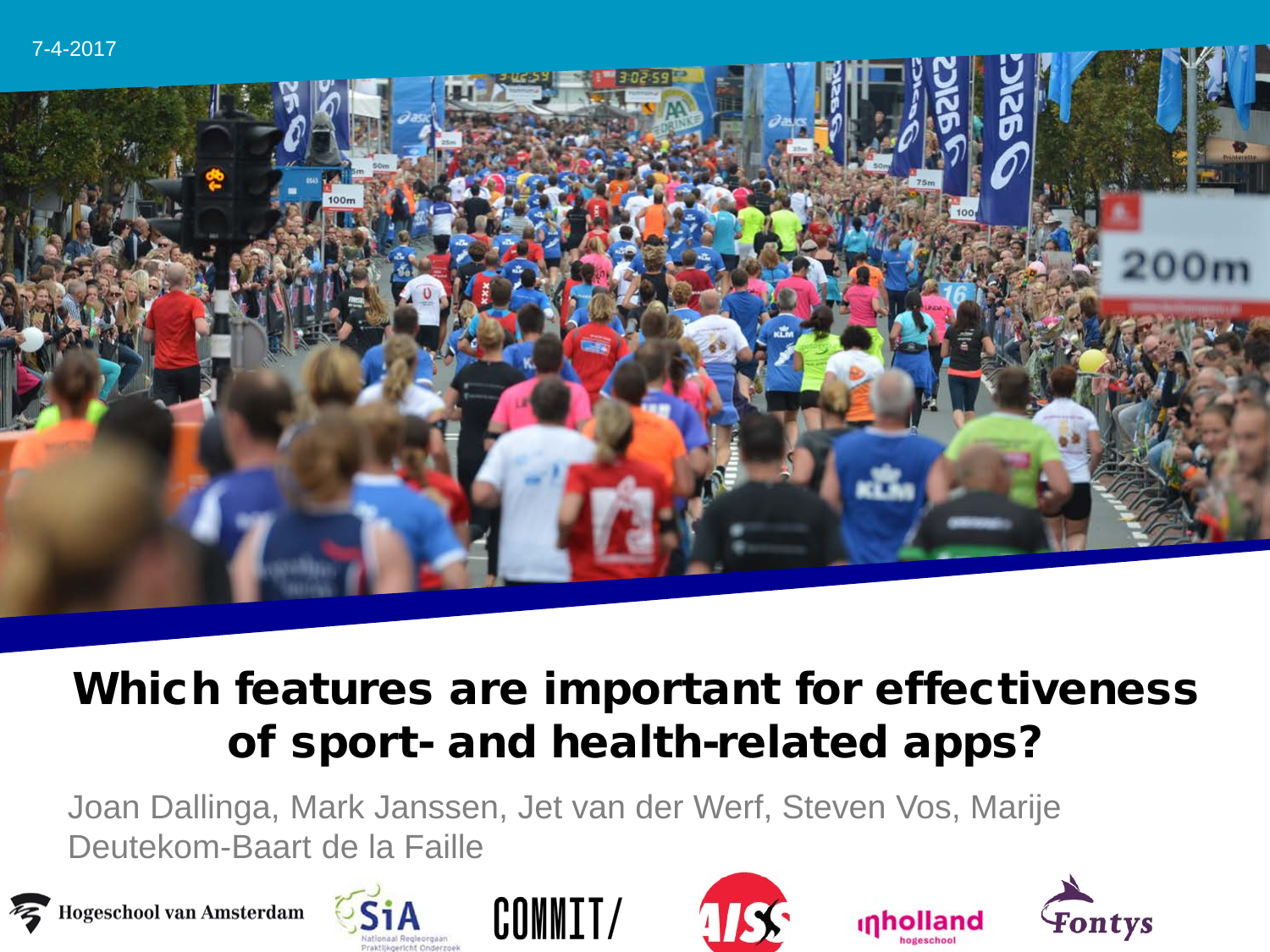#### App Store > Gezondheid en fitness

Bekijk Gezondheid en fitness in iTunes >

| $\mathcal{M}$ and $\mathcal{M}$ |                                            |                                          |                                           |                                                |                                            |                                        |                                           | --------------                           |                                       |                                            |                                                         |                                       |                                           |  |
|---------------------------------|--------------------------------------------|------------------------------------------|-------------------------------------------|------------------------------------------------|--------------------------------------------|----------------------------------------|-------------------------------------------|------------------------------------------|---------------------------------------|--------------------------------------------|---------------------------------------------------------|---------------------------------------|-------------------------------------------|--|
|                                 | Gezondheid en fitness v                    |                                          |                                           |                                                |                                            |                                        |                                           |                                          |                                       |                                            |                                                         |                                       | $\bullet$                                 |  |
|                                 |                                            | Beste apps voor Gezondheid en fitness.   |                                           |                                                |                                            |                                        |                                           |                                          |                                       |                                            |                                                         |                                       |                                           |  |
| Kouzo van de redactie           |                                            | ×                                        | .<br>EET<br>meter                         |                                                |                                            |                                        |                                           |                                          | Etos                                  |                                            | $\bullet\bullet\bullet$<br>.<br>$\bullet\bullet\bullet$ |                                       |                                           |  |
|                                 | I Stappenteller<br>tayutau                 | 2. Calorieën Teller<br>MyRmessRat, Inc.  | 3. Mijn Eelmete<br>Vocdingscontrain       | 4.30-daagse filme<br>Leap Fitness Group        | :5. RunKeeper - Gi-<br>FitnessKeeper Inc.  | 6. Straya Rumning<br>Straya Inc.       | 7. Blauwlichtfilter<br>Leap Fitness Group | B. Runtastic Hard<br>Runsson             | 9:Elos<br>Ethe                        | 10. Samsung Health<br>Samsung Bloctonics D | 11. Fitbit<br>Fittit, Inc.                              | 12. Gratis Stappent<br>AFree Shutlo   | 13. Filatu Calorien<br>Fitanu             |  |
|                                 | *****                                      | *****                                    | ****                                      | *****                                          | *****                                      | *****                                  | *****                                     | *****                                    | 黄青石三三                                 | ****                                       | *****                                                   | *****                                 | *****                                     |  |
|                                 |                                            |                                          |                                           | $\ddot{\phantom{1}}$<br>÷<br>- e               |                                            |                                        |                                           |                                          |                                       |                                            | $\mathbf{r}$                                            |                                       |                                           |  |
|                                 | 14 FIXroodle-gill<br>Kroode.               | 15. 7 Minute Train<br>Sample Design Ltd. | 16 TomTom Soci<br>Torrifornintemational i | 17. Endomondo Hill<br>Endomondo.com            | 18 Calorie Teller (1)<br>FatSnoret         | 19. Google Fit - Fit<br>Google Inc.    | 20. Caloneentelle<br>Цезали               | 21.19shdspace-mill<br>Headspace, Inc.    | 22. Pediameter SG-<br>Pacer Health    | 23. Sleep Cycle of it.<br>Northoube AB     | 24. Stoppen Mel F<br>despDoy                            | 25. Garmin Cormilli<br><b>Gammo</b>   | 26 Twilight<br>Liberateid Team            |  |
|                                 | ****                                       | *****                                    | ****                                      | *****                                          | *****                                      | *****                                  | *****                                     | *****                                    | *****                                 | *****                                      | *****                                                   | ****                                  | *****                                     |  |
|                                 | Rode<br><b>Kruis</b>                       |                                          | 120                                       |                                                |                                            |                                        |                                           |                                          |                                       |                                            |                                                         |                                       |                                           |  |
|                                 | 27. Et (BO - Rade)<br>Het Nederlandse Rode | 28. Geocaching®<br>finosindspectiulne.   | 29. Monitor je geo-<br>Husan Al-Bustan    | 30. Basic-Fit Online<br>Virtuagym Professional | 31. AfsprakenApp<br>Approximate:           | 32. Wandelen<br>Wandelplatform Nederl  | 33. Virtuagym Film<br>Virtuagym.          | 34. Cyclus Kalents<br>Simple Design Ltd. | 35. Hartslagmeter<br>Azurrao Inc.     | 36, Water Time Pitt<br>Mobile Creatures    | 37 RouteYou<br>Flound Your                              | 38. monitor van de<br>Care Fit Studio | 39 Weight Watch<br>Wolcht Watchers Intern |  |
|                                 | ****                                       | ****                                     | *****                                     | ****                                           | ****                                       | ****                                   | ****                                      | *****                                    | *****                                 | *****                                      | ****                                                    | *****                                 | ****                                      |  |
|                                 |                                            | 88<br>٠<br>-т<br>n                       |                                           |                                                |                                            | Calm                                   | D                                         |                                          | PELAR<br><b>FLOW</b>                  |                                            |                                                         | $10 - 30$ 60<br>$\bullet$             |                                           |  |
|                                 | 40. Voor Goud - mill<br>Jod Sculers        | 41. Walk with Man<br>MapMyFitness, Inc.  | 42 Eetdagpoek<br>My Goly Bits             | 43. Prenatal - Zwill<br>Prenatal Mooder & Kind | .44. Locotijden ni Gi<br>MAPS Expensive La | 45 Calm - Meditar<br>Calmoom, Inc.     | 46. Nike+ Run Clini<br>Füller, Imm        | 47. Step Counter -<br>Maria Hatsha       | 48. Polar Flow - Act<br>Polar Electro | 49. Reanimatie<br>Hartstichting            | 50. Learn To Run<br>fonoi30                             | 51 Gewichtsverten<br>aktiVir GmbH     | 52. Belly Legs Bull<br>Schedlan Story     |  |
|                                 | *****                                      | *****                                    | ****                                      | ****                                           | ****                                       | *****                                  | *****                                     | *****                                    | ****                                  | *****                                      | *****                                                   | *****                                 | *****                                     |  |
|                                 | m                                          |                                          |                                           | Punten<br><b>Dieet</b>                         |                                            |                                        | MEDISANA                                  | <b>TOMTOM</b>                            |                                       |                                            |                                                         |                                       |                                           |  |
|                                 | 53. Mi Fil.<br>Xiaomi Technology           | 54. Zwanger en Z.<br>Morris en Zo B V    | 55 Zwanger & Elli<br>Saniama Media        | 56. Alvalen met im<br>Bookiman                 | 57. Bloeddruk Det<br>Lomorapp              | 58 Hermeeing von<br>Loap Fitness Group | 59. VitaDock+ von<br>Medisana AG          | 60. TomTom My<br>TomTom International L  |                                       |                                            |                                                         |                                       |                                           |  |
|                                 | *****                                      | *** - -                                  | *** : :                                   | ****                                           | ****                                       | *****                                  | ****                                      | 黄黄红豆汤                                    |                                       |                                            |                                                         |                                       |                                           |  |

7 Min Workout (workout van 7 min... **BMI Calculator** This research is compared by the SIA', part of the Netherlands Organisation of the Netherlands Organisation for SCI

7 Minute Fitness - Free Workout Tr... Ab Workout X FREE+ Six-Pack Core... Buikspieren Trainer Fitway - Train ... Zwangerschapsmeter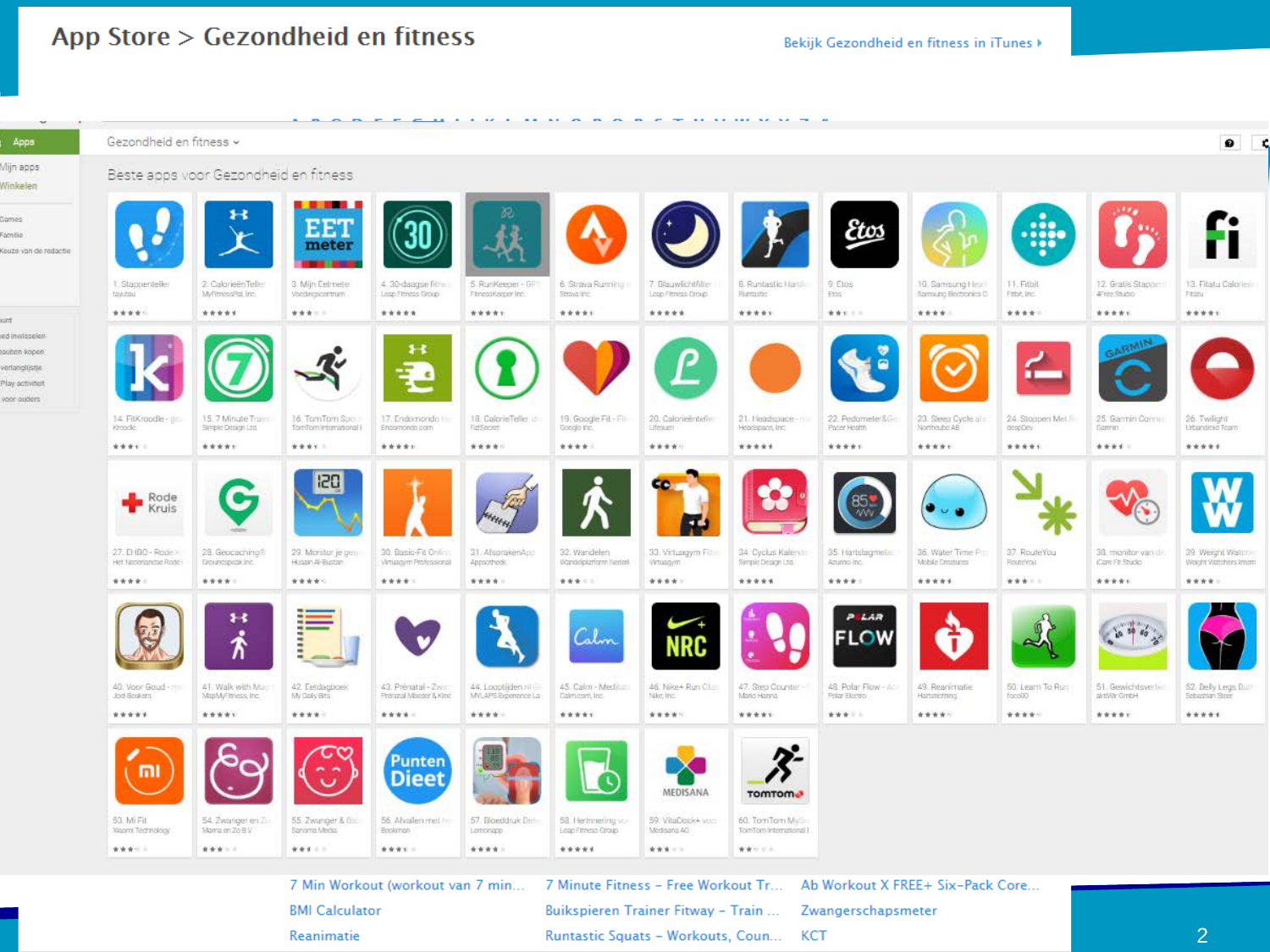### Introduction



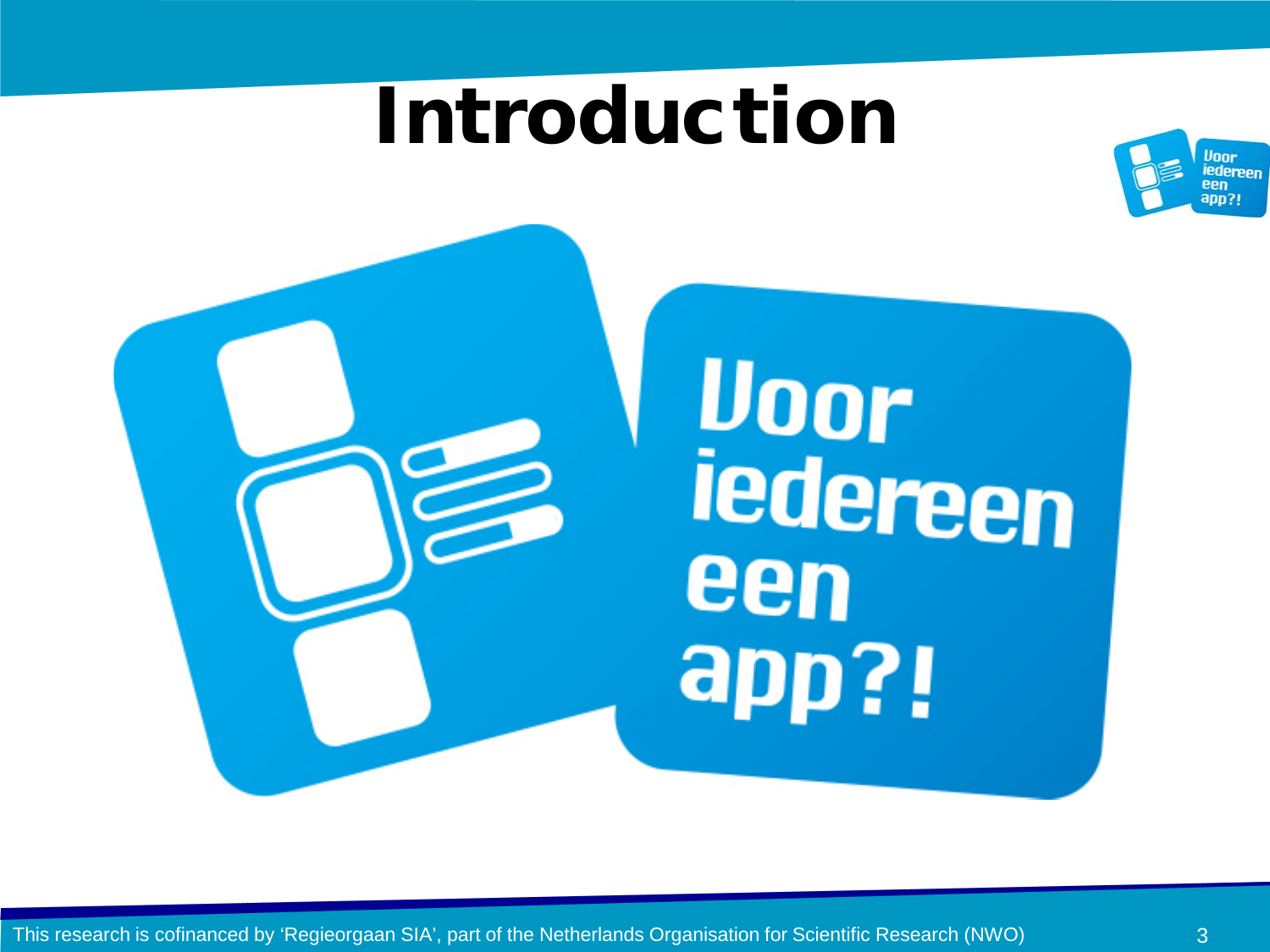# Introduction



- Running, bicycling, walking (Dallinga et al., 2016)
- Potential support + encourage physical activity
- Value of app features?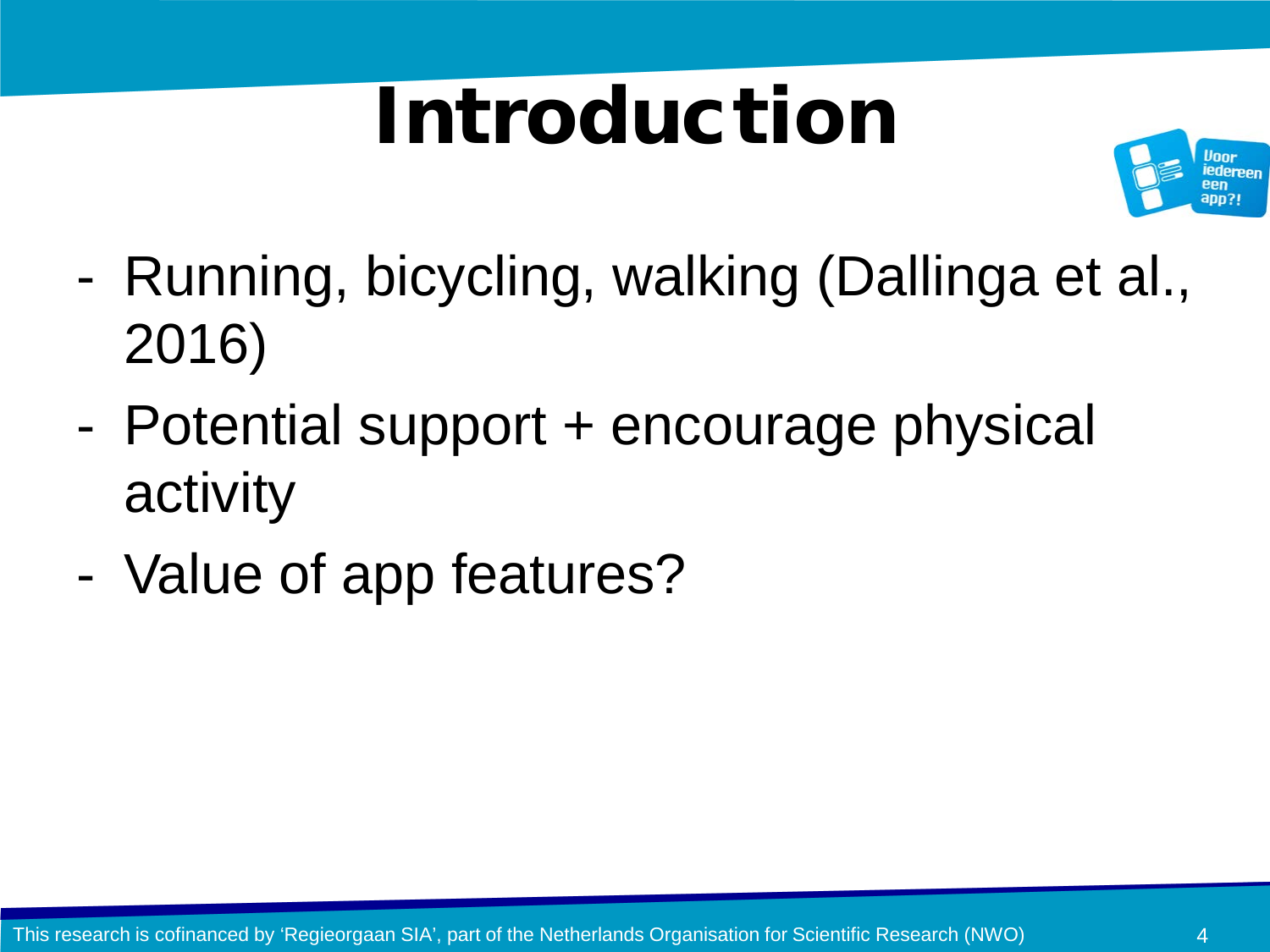## Aim



### Identify which features in sport- and health-related apps contribute to effectiveness of apps.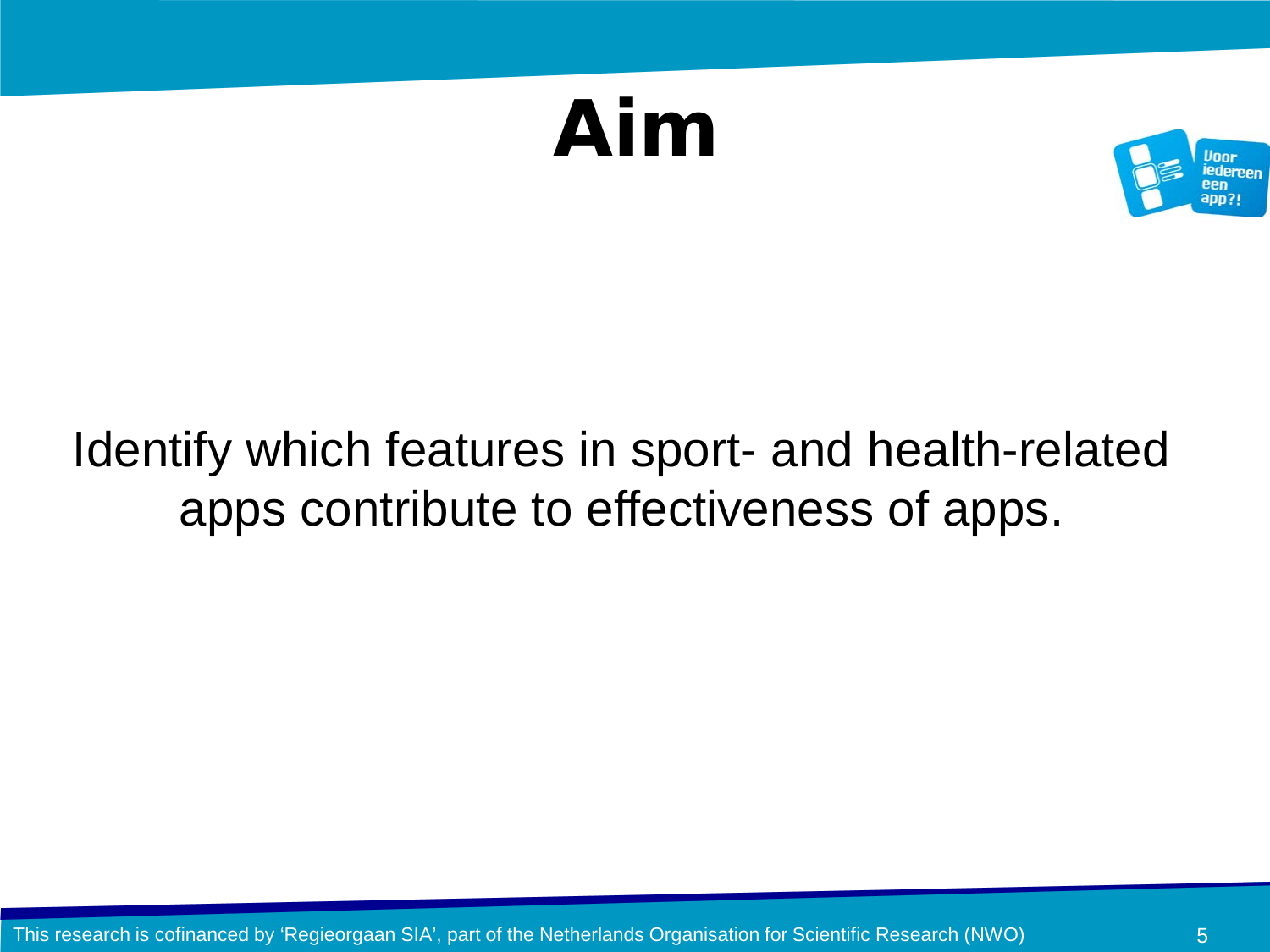# **Method**



- Expert meeting (focus groups)
	- Two subgroups
- Nominal group technique (Van de Ven, 1972)

 $\rightarrow$  Identify and rank app features relevant for effectiveness of apps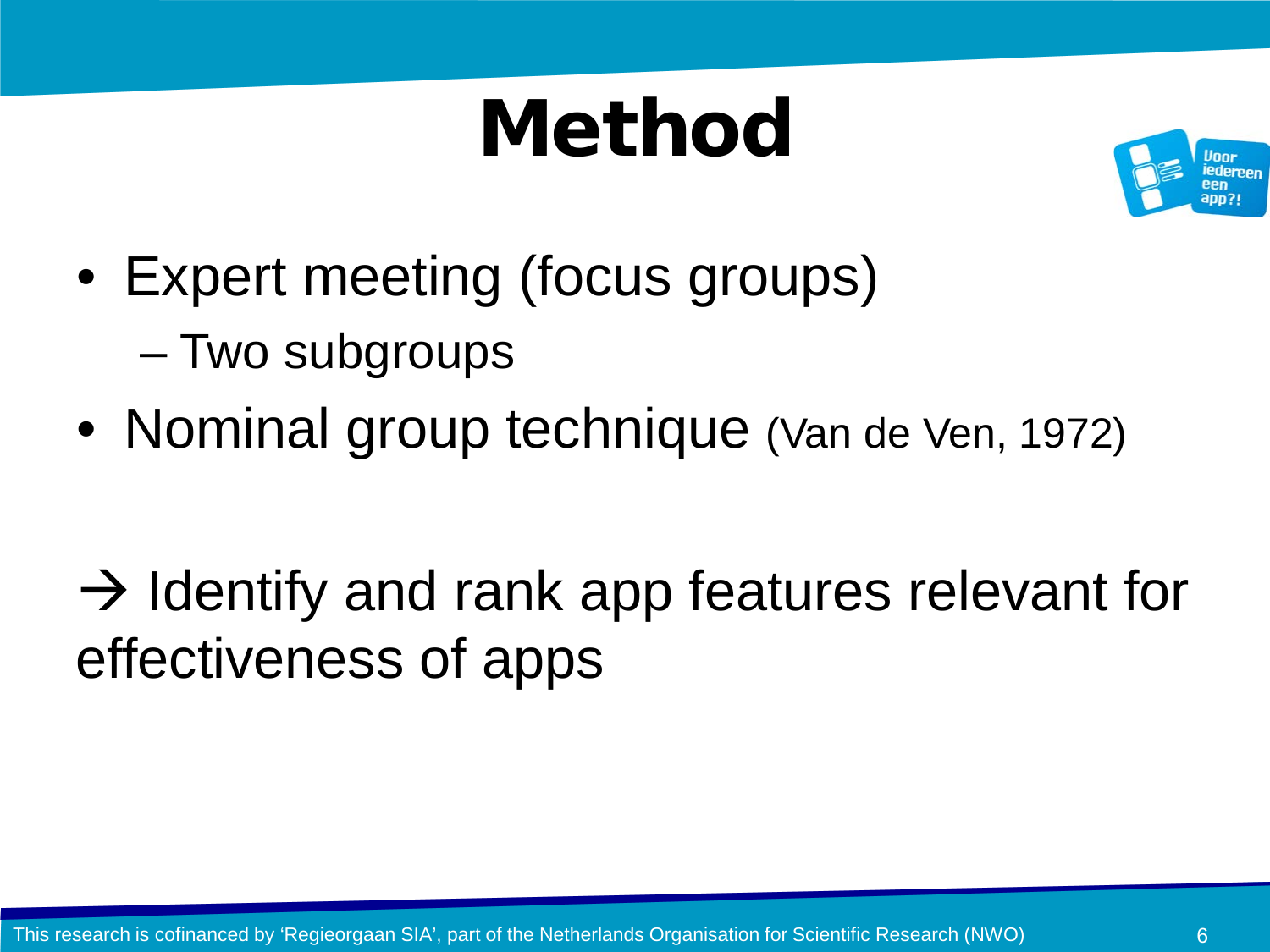### Nominal group technique



**Round 1**: Individually list all features that they found necessary for increasing effectiveness of apps. All features were collected, explained and listed on a white board **Round 2:** Individually rank the ten most important features Rankings were discussed group wise **Round 3:** Final ranking of the ten most important features. Score 0-100 importance.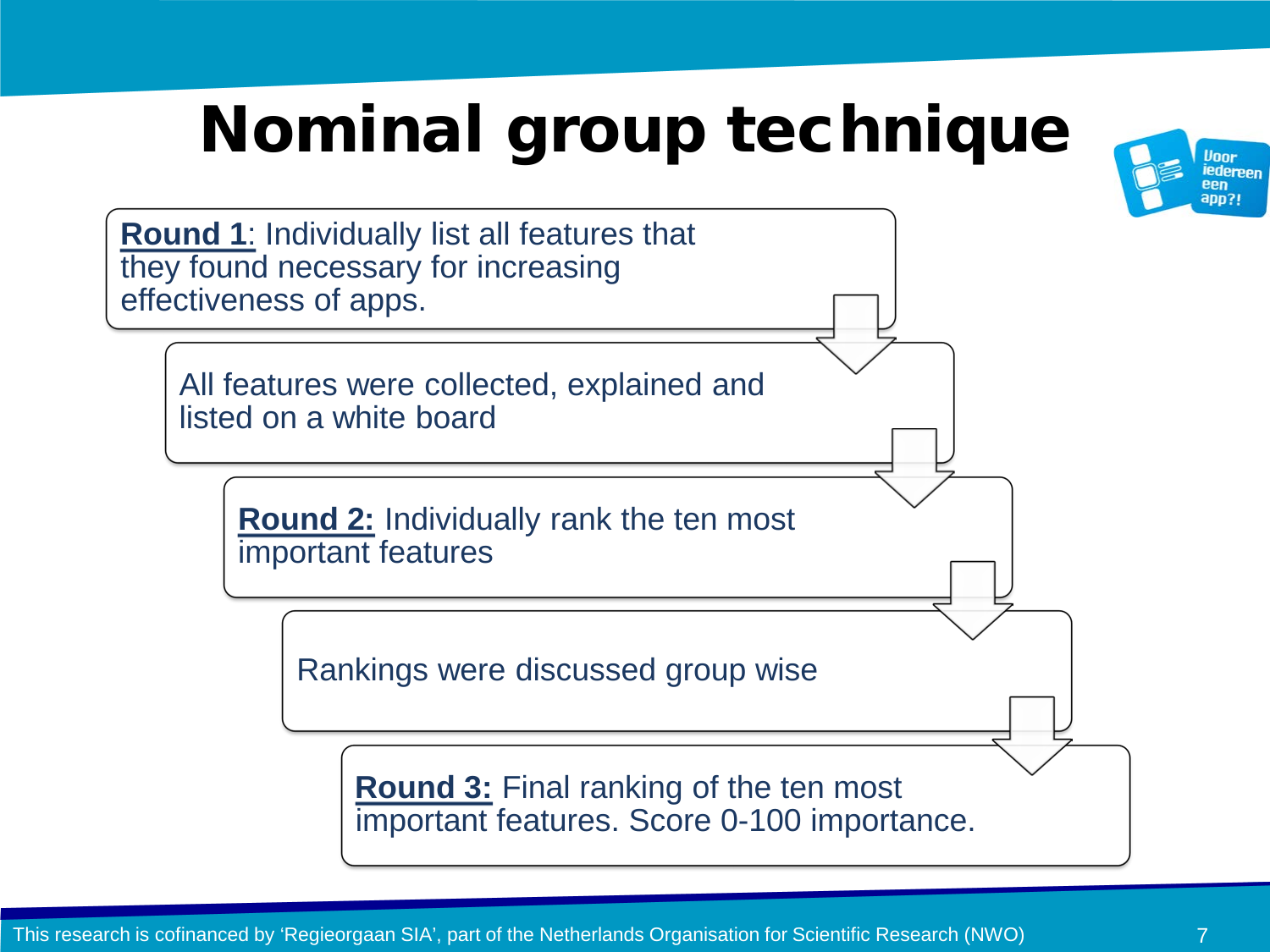## Results

| <b>Feature</b>                   | <b>Mean score</b> | <b>Frequency Weighing</b> |       |
|----------------------------------|-------------------|---------------------------|-------|
| <b>Usability</b>                 | 86,3              | $\overline{7}$            | 603,8 |
| Monitoring / statistics          | 92,5              | 5                         | 462,5 |
| Fun                              | 79,4              | 5                         | 396,9 |
| Motivating feedback              | 91,3              | $\overline{4}$            | 365,0 |
| Works good technically           | 87,5              | $\overline{4}$            | 350,0 |
| <b>Tailoring start level</b>     | 85,0              | $\overline{4}$            | 340,0 |
| Anticipating / context awareness | 60,4              | 5                         | 302,1 |
| <b>Tailoring always</b>          | 85,0              | 3                         | 255,0 |
| Check on health                  | 73,3              | 3                         | 220,0 |
| Social                           | 72,5              | 3                         | 217,5 |
| <b>Instructional feedback</b>    | 95,0              | $\overline{2}$            | 190,0 |



This research is cofinanced by 'Regieorgaan SIA', part of the Netherlands Organisation for Scientific Research (NWO)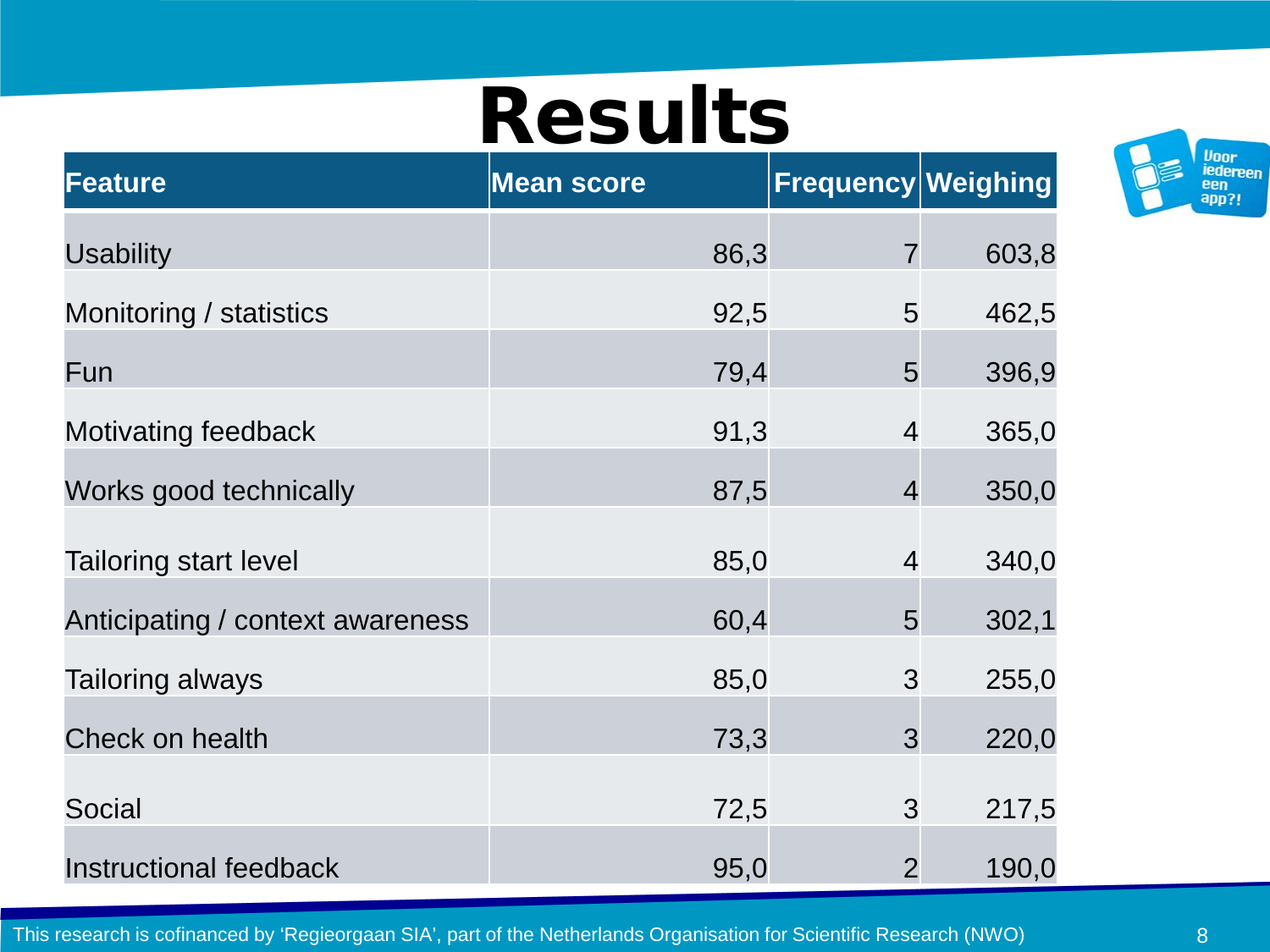# Usability



"Does the app do what you expect from it and are certain functions working."

"That the app is easy to use. And that you can easily find all functions."

"Usability is really about if I can execute the task I want to do as good as possible."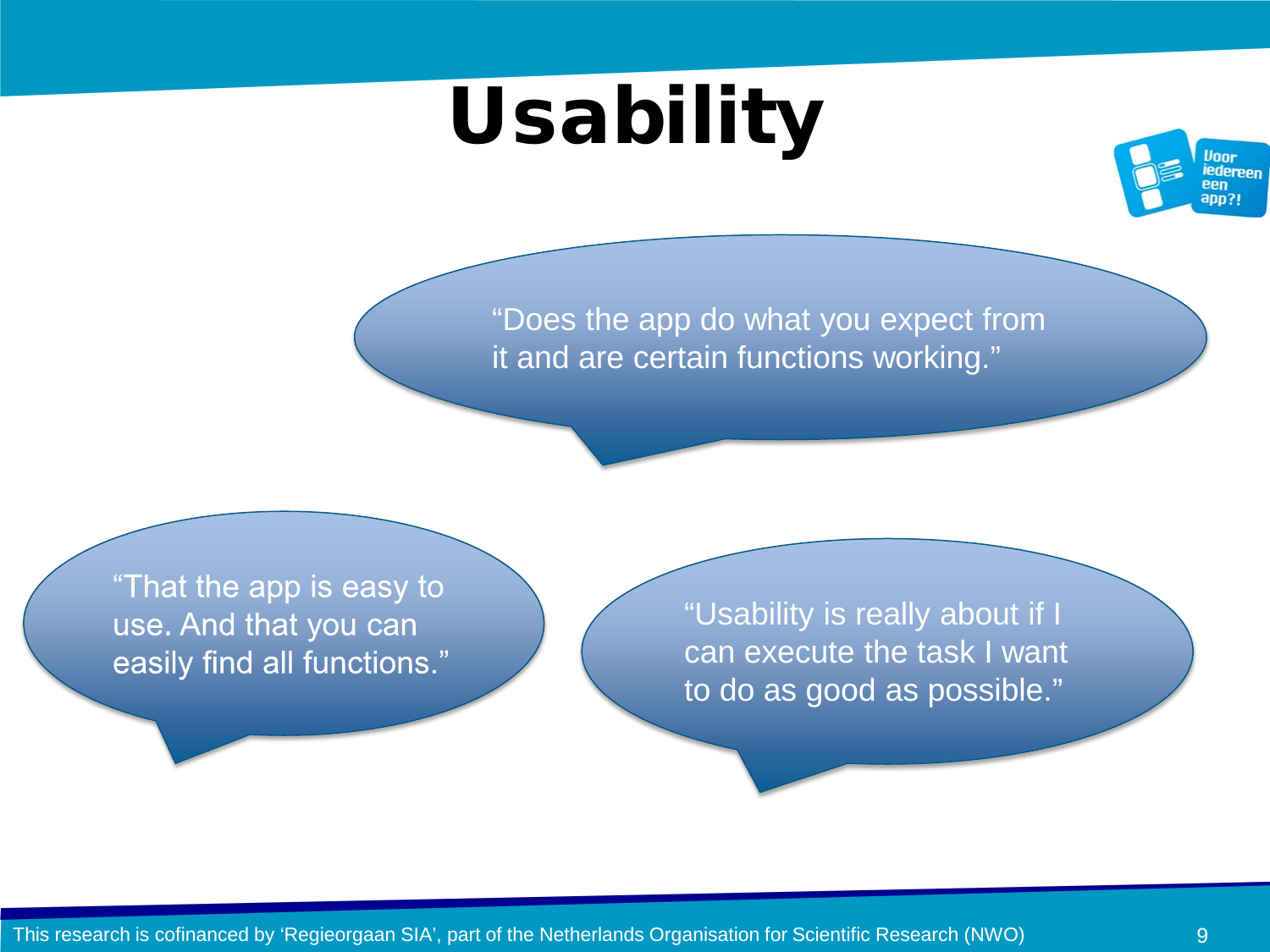# Monitoring / statistics



"That you can monitor statistics, that you can see all activities you did and when."

> "Insight and measuring of exercise behavior."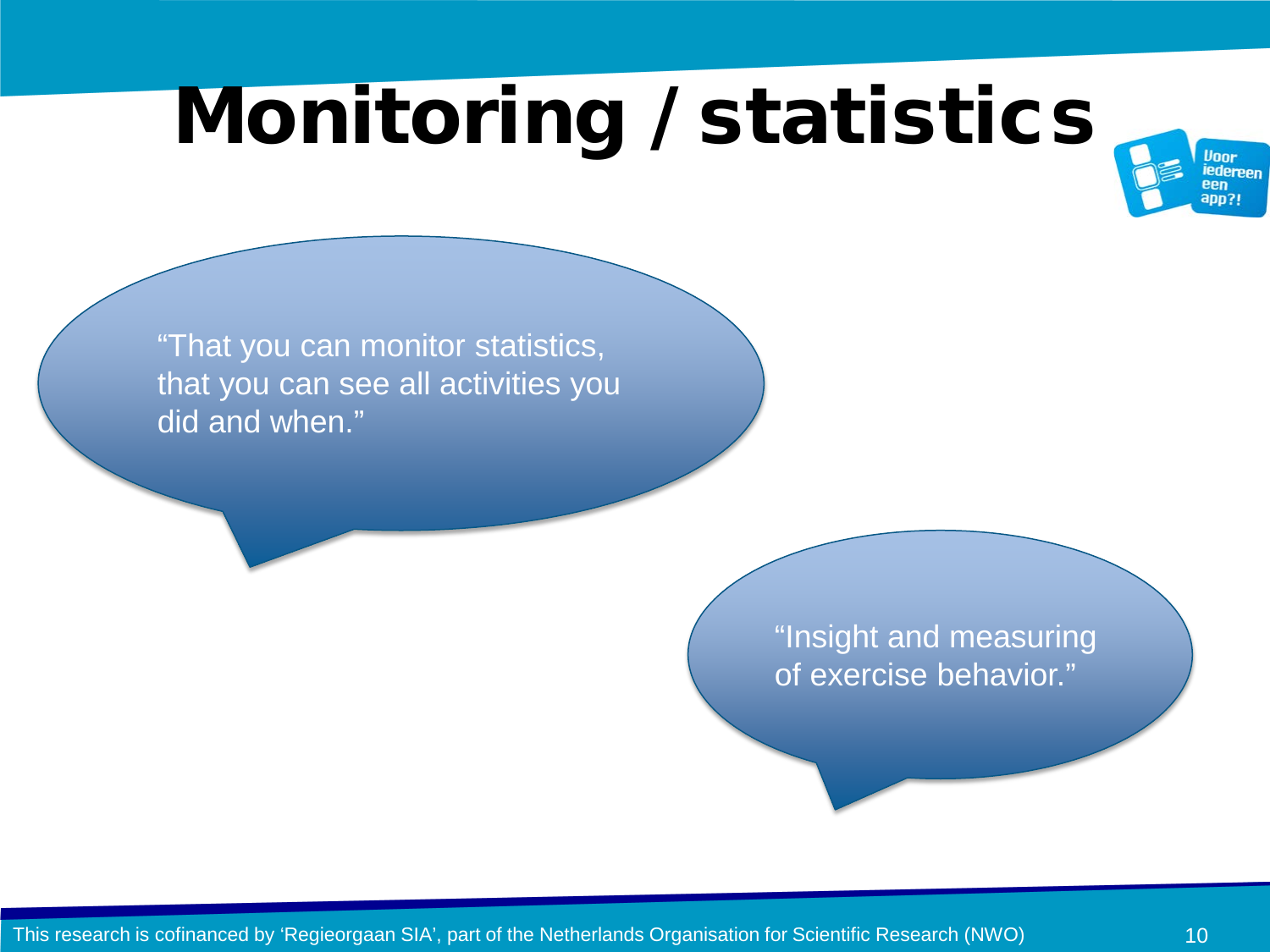# Conclusion



- Usability, monitor/ statistics, fun
- Smart and tailored app + provide feedback + anticipate on the environment
- Usability = premise
- Currently available exercise app rating scales could be revised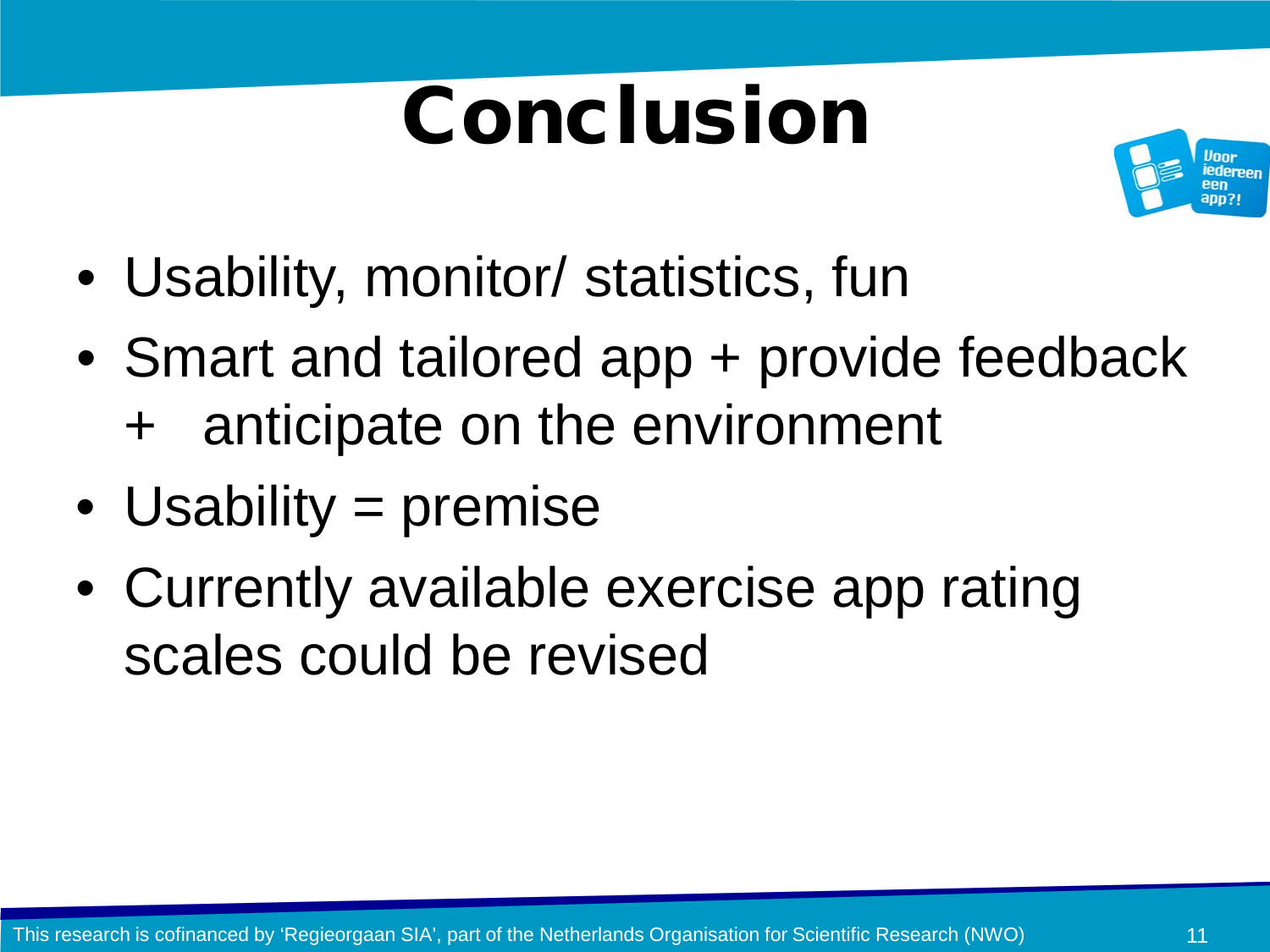# Next steps



- Preferences sport app users
- Preferences sportprofessionals
- $\rightarrow$  Develop decision tool for apps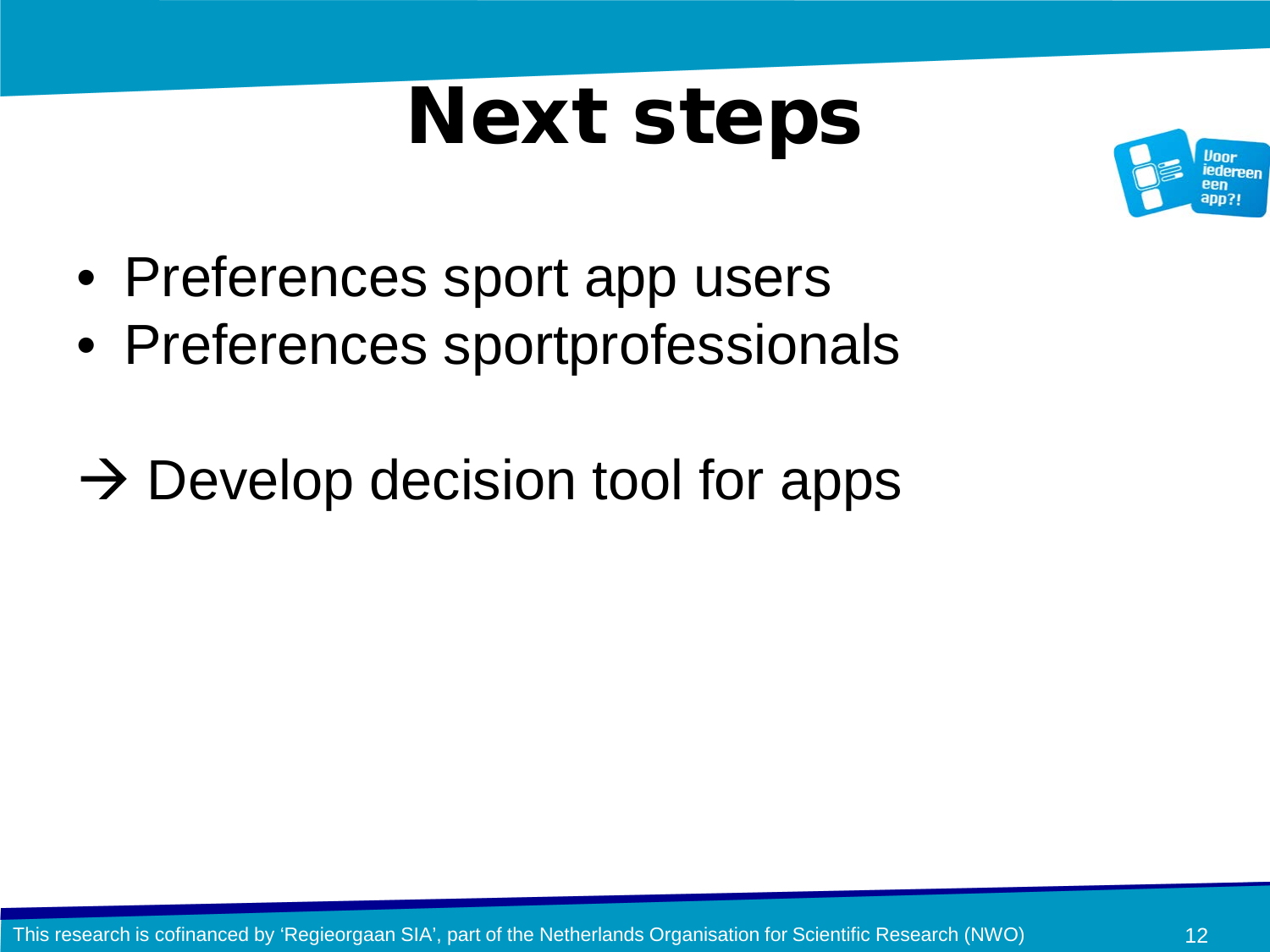## Thank you!



### @DallingaJoan @krachtvansport

### j.m.dallinga@hva.nl









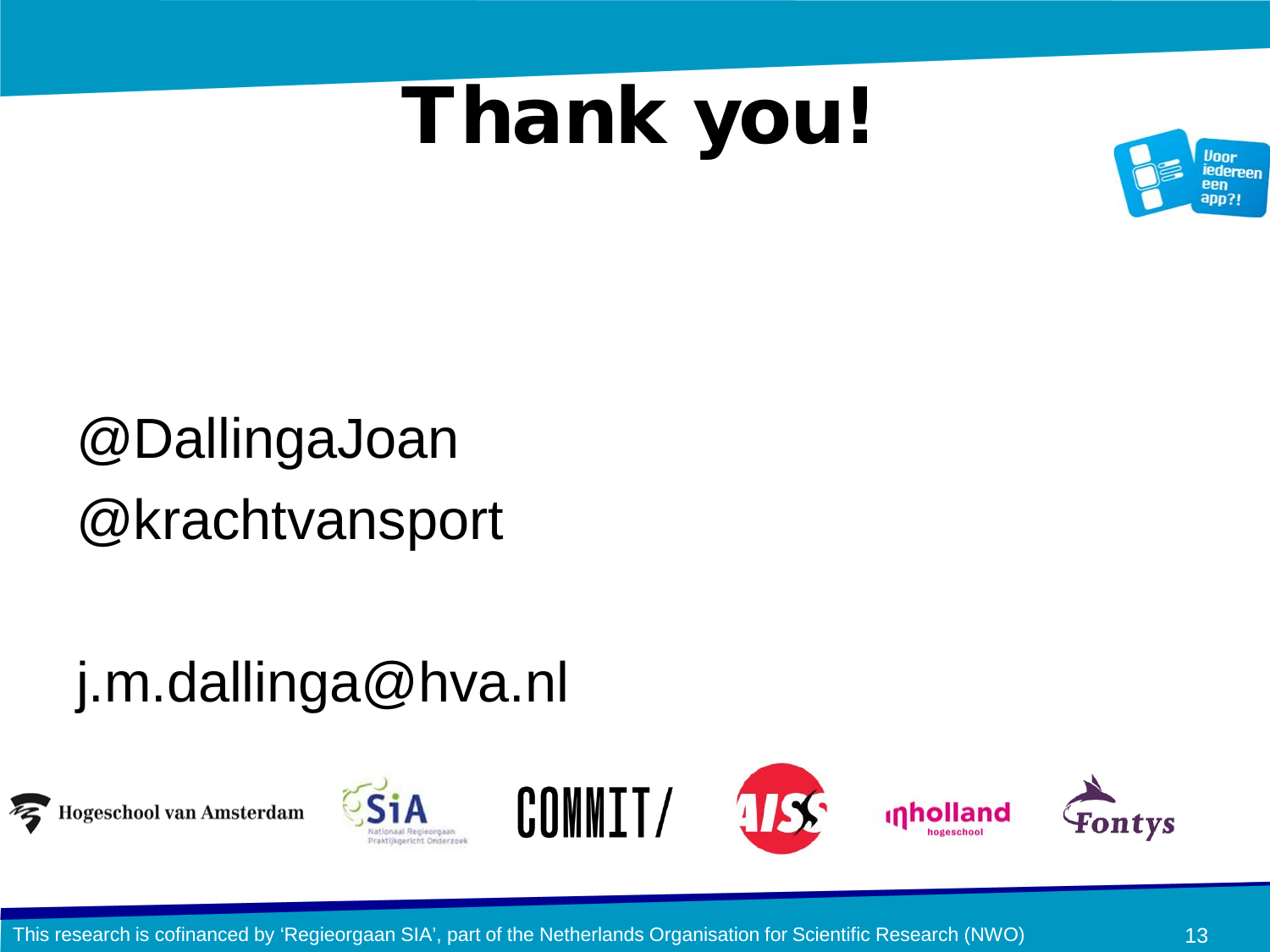### **Discussion**